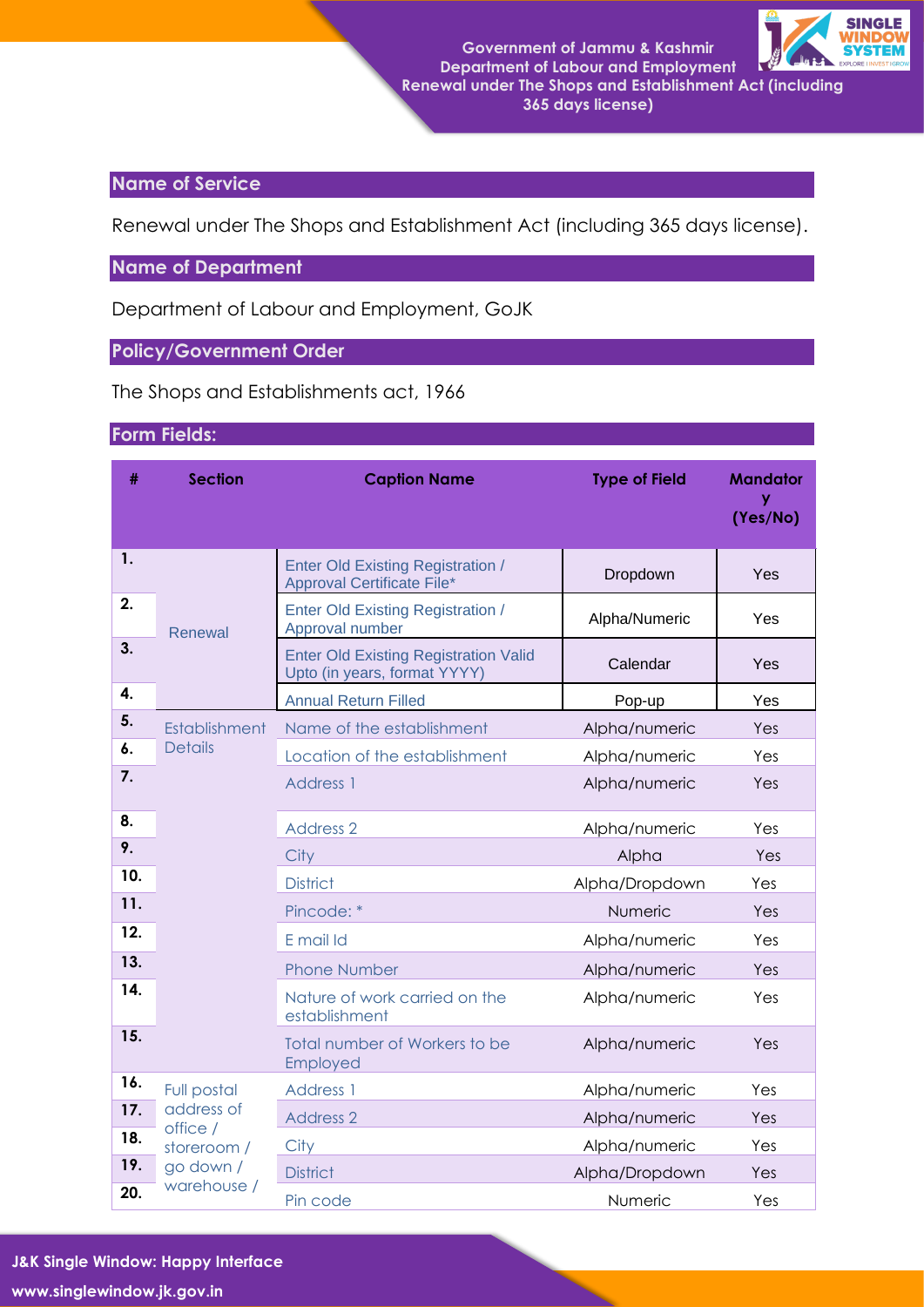**Government of Jammu & Kashmir Department of Labour and Employment**



 **Renewal under The Shops and Establishment Act (including 365 days license)**

| #   | <b>Section</b>                                                                                                                | <b>Caption Name</b>            | <b>Type of Field</b> | <b>Mandator</b><br>у<br>(Yes/No) |
|-----|-------------------------------------------------------------------------------------------------------------------------------|--------------------------------|----------------------|----------------------------------|
| 21. | workplace<br>that is                                                                                                          | Email Id                       | Alpha/numeric        | Yes                              |
| 22. | attached to<br>the<br>establishment<br>but situated<br>in premises<br>different from<br>those of<br>establishment<br>(if any) | <b>Mobile Number</b>           | Numeric              | Yes                              |
| 23. | Partner/Mem<br>ber/Director/<br><b>Share Holder</b>                                                                           | <b>Full Name</b>               | Alpha/numeric        | <b>No</b>                        |
| 24. | Information, if<br>any                                                                                                        | Father's / Husband's Full Name | Alpha/numeric        | <b>No</b>                        |
| 25. | communicati                                                                                                                   | Address 1                      | Alpha/numeric        | <b>No</b>                        |
| 26. | <b>on</b>                                                                                                                     | <b>Address 2</b>               | Alpha/numeric        | No                               |
| 27. |                                                                                                                               | City                           | Alpha/numeric        | <b>No</b>                        |
| 28. |                                                                                                                               | <b>District</b>                | Alpha/Dropdown       | <b>No</b>                        |
| 29. |                                                                                                                               | Pin code                       | Numeric              | <b>No</b>                        |
| 30. |                                                                                                                               | Email Id                       | Alpha/numeric        | No                               |
| 31. |                                                                                                                               | <b>Contact Number</b>          | Numeric              | <b>No</b>                        |
| 32. | Name,<br>designation                                                                                                          | <b>Full Name</b>               | Alpha/numeric        | Yes                              |
| 33. | and<br>permanent<br>address of                                                                                                | Father's / Husband's Full Name | Alpha/numeric        | Yes                              |
| 34. | employer<br>(Manager,                                                                                                         | <b>Address 1</b>               | Alpha/numeric        | Yes                              |
| 35. | agent or any<br>other                                                                                                         | <b>Address 2</b>               | Alpha/numeric        | Yes                              |
| 36. | personal who<br>is the                                                                                                        | City                           | Alpha/numeric        | Yes                              |
| 37. | immediate in<br>charge of the<br>general                                                                                      | <b>District</b>                | Alpha/Dropdown       | Yes                              |
| 38. | managemen<br>t of control                                                                                                     | Pincode                        | Numeric              | Yes                              |
| 39. |                                                                                                                               | Email Id                       | Alpha/numeric        | Yes                              |
| 40. |                                                                                                                               | <b>Contact Number</b>          | Numeric              | Yes                              |
| 41. |                                                                                                                               | <b>Full Name</b>               | Alpha/numeric        | <b>No</b>                        |
| 42. |                                                                                                                               | Father's / Husband's Full Name | Alpha/numeric        | No.                              |

**J&K Single Window: Happy Interface**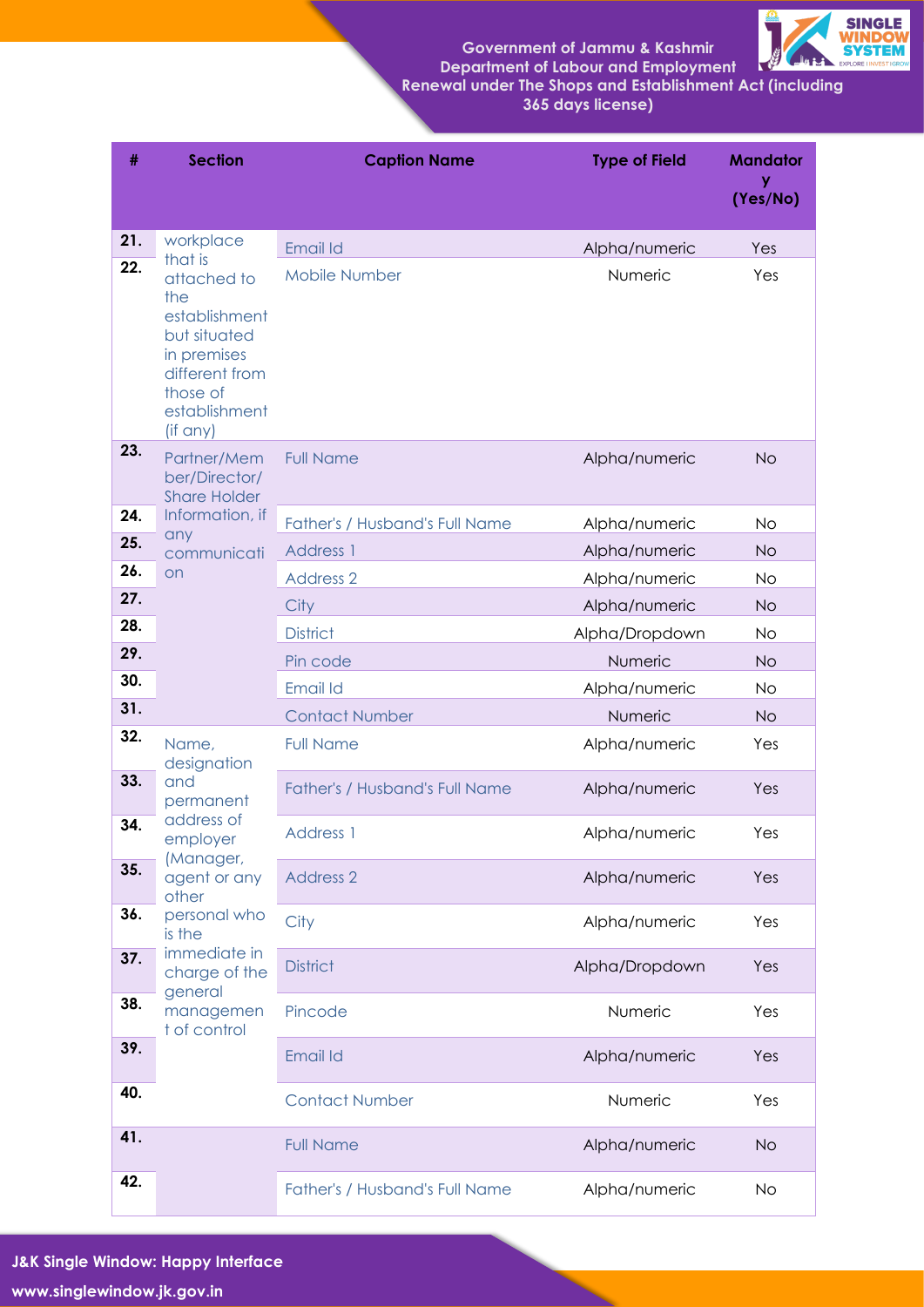**Government of Jammu & Kashmir Department of Labour and Employment**



 **Renewal under The Shops and Establishment Act (including 365 days license)**

| $\#$ | <b>Section</b>                 | <b>Caption Name</b>                                                                                                                             | <b>Type of Field</b>                      | <b>Mandator</b><br>у<br>(Yes/No) |
|------|--------------------------------|-------------------------------------------------------------------------------------------------------------------------------------------------|-------------------------------------------|----------------------------------|
| 43.  |                                | <b>Address 1</b>                                                                                                                                | Alpha/numeric                             | <b>No</b>                        |
| 44.  |                                | <b>Address 2</b>                                                                                                                                | Alpha/numeric                             | <b>No</b>                        |
| 45.  |                                | City                                                                                                                                            | Alpha/numeric                             | <b>No</b>                        |
| 46.  | Particulars of                 | <b>District</b>                                                                                                                                 | Alpha/Dropdown                            | <b>No</b>                        |
| 47.  | members of<br>employer's       | Pin code                                                                                                                                        | Numeric                                   | <b>No</b>                        |
| 48.  | family in the<br>establishment | Email Id                                                                                                                                        | Alpha/numeric                             | <b>No</b>                        |
| 49.  | , if any                       | <b>Contact Number</b>                                                                                                                           | Numeric                                   | <b>No</b>                        |
| 50.  | <b>Other Details</b>           | Name of the other persons<br>occupying positions of<br>management of employees<br>engaged in confidential capacity,<br>comma separated (if any) | Alpha/numeric                             | <b>No</b>                        |
| 51.  |                                | Category of the Shop /<br>Establishment                                                                                                         | Dropdown                                  | Yes                              |
| 52.  |                                | Nature of Business*                                                                                                                             | Alpha/numeric                             | Yes                              |
| 53.  |                                | Number of employees                                                                                                                             | Calculator                                | Yes                              |
| 54.  |                                | <b>Registration Period</b>                                                                                                                      | Radio Button and<br><b>Fee Calculator</b> |                                  |
| 55.  |                                | Name of the day of week on which<br>weekly holiday will be observed (in<br>case or shops and commercial<br>establishment only)                  | Dropdown                                  | <b>No</b>                        |
| 56.  | <b>Documents</b>               | <b>Rent Deed / Affidavit</b>                                                                                                                    | <b>Upload Option</b>                      | Yes                              |
| 57.  |                                | Photograph of the Employer                                                                                                                      | <b>Upload Option</b>                      | Yes                              |
| 58.  |                                | Aadhaar Card / Election Card /<br>Driving License of Principal<br>Employer                                                                      |                                           |                                  |
| 59.  |                                | Partnership Deed, if applicable                                                                                                                 |                                           |                                  |
| 60.  |                                | Photograph of Business Premises /<br>Unit                                                                                                       |                                           |                                  |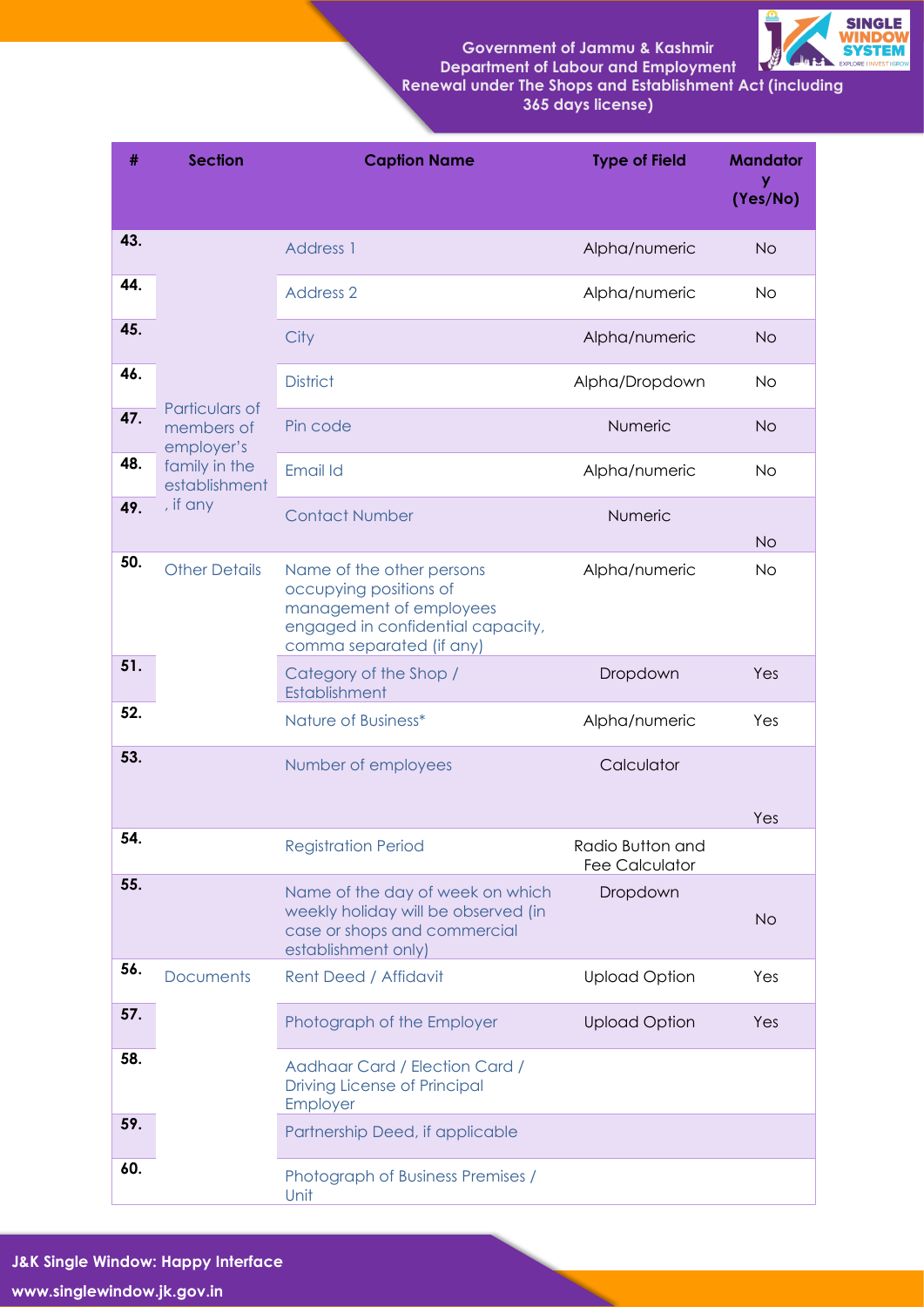**Government of Jammu & Kashmir Department of Labour and Employment**



 **Renewal under The Shops and Establishment Act (including 365 days license)**

| #   | <b>Caption Name</b><br><b>Section</b> |                                                                                                  | <b>Type of Field</b> | <b>Mandator</b><br>v<br>(Yes/No) |
|-----|---------------------------------------|--------------------------------------------------------------------------------------------------|----------------------|----------------------------------|
| 61. |                                       | <b>GST Certificate or any other</b><br>registration from competitive<br>authority, if applicable | <b>Upload Option</b> | Yes                              |
| 62. |                                       | Supporting documents, if any                                                                     | <b>Upload Option</b> | No.                              |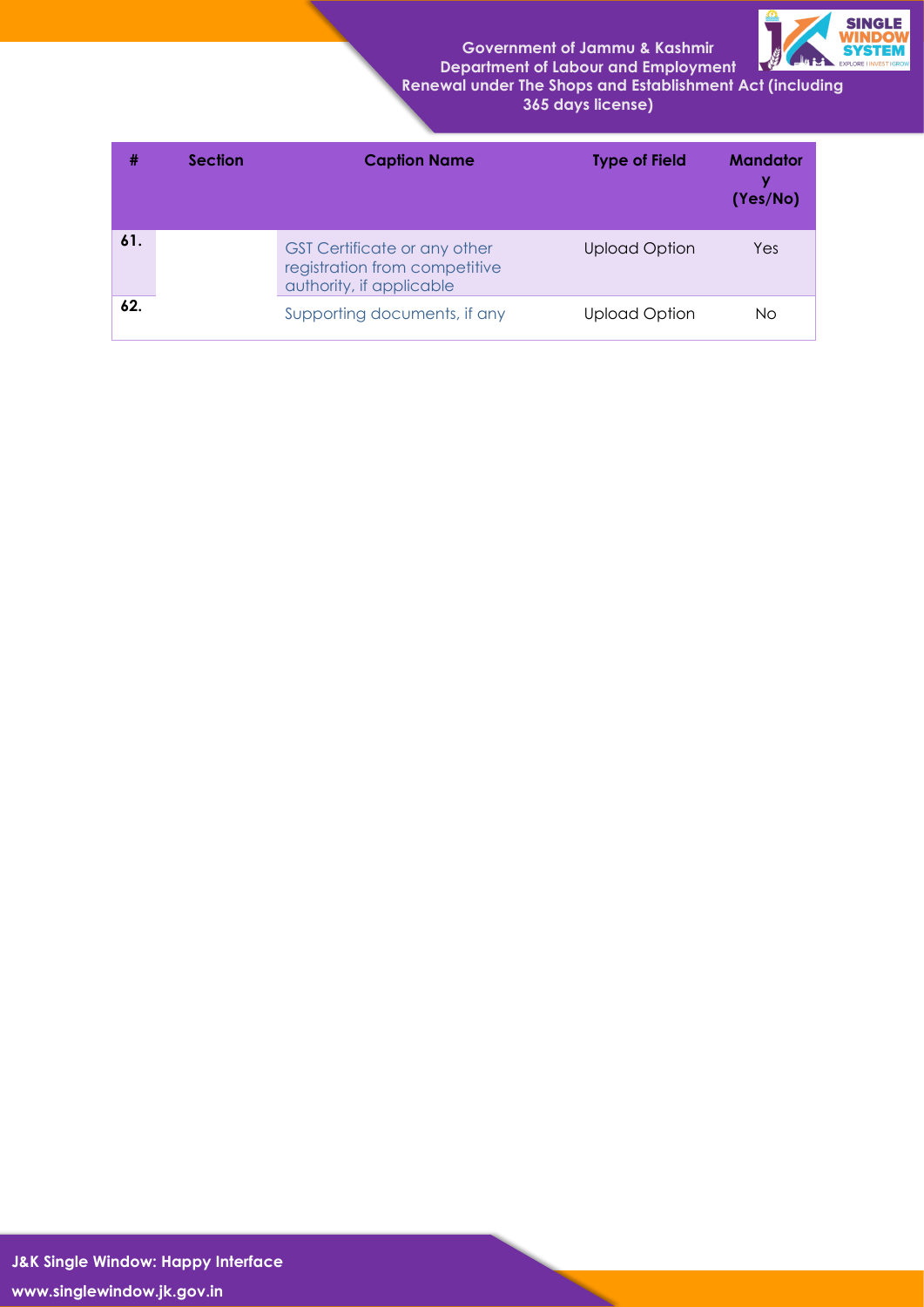**Government of Jammu & Kashmir Department of Labour and Employment Renewal under The Shops and Establishment Act (including 365 days license)**



**Appendix**

| 01.               | Name of the Establishment, if any<br>(in block letters)                                                                                                                                                      |                   |                             |                                                                      |  |  |  |  |  |
|-------------------|--------------------------------------------------------------------------------------------------------------------------------------------------------------------------------------------------------------|-------------------|-----------------------------|----------------------------------------------------------------------|--|--|--|--|--|
| 02.               |                                                                                                                                                                                                              |                   |                             |                                                                      |  |  |  |  |  |
| 03.               | Situation of Office, Store Room, Go down,<br>Ware House or work place if any attached<br>to the establishment but situated premises                                                                          |                   |                             |                                                                      |  |  |  |  |  |
| 04.               | Category of the Establishment i.e, whether<br>(a) Shop (b) Commercial Establishment<br>(c) Residential Hotel, Restaurant or Eating House<br>(d) Theater or other place of public amusement or establishment. |                   |                             |                                                                      |  |  |  |  |  |
|                   | S.No. Name & Parentage                                                                                                                                                                                       | Designation       | Permanent<br><b>Address</b> | Name of Interest whether<br>Partner/Member/Director<br>Share Holder. |  |  |  |  |  |
| 05.<br>06.        | Name, Designation and Permanent Address<br>of Employer (manager, agent or any other<br>person) who is in the immediate chare of                                                                              |                   |                             |                                                                      |  |  |  |  |  |
| 07.               | Particulars of members of employer family<br>in Establishment as defined in Section 2(S)<br><b>Name</b>                                                                                                      | <b>Sex</b><br>Age |                             | <b>Relation with Employer</b>                                        |  |  |  |  |  |
|                   | 1.<br>2.<br>З.                                                                                                                                                                                               |                   |                             |                                                                      |  |  |  |  |  |
|                   | Name of other persons occupying position<br>of management of employees engaged in<br>confidential capacity if any.<br><b>Name of Employee</b><br>Adults<br>Children<br>Total                                 | Male              | Female                      | <b>Total</b>                                                         |  |  |  |  |  |
|                   | Name of day of the week on which weekly<br>holiday will be observed (in case of Shops                                                                                                                        |                   |                             |                                                                      |  |  |  |  |  |
| 08.<br>09)<br>10. | Details of remittance enclose copy of Challan<br>Name of Challan                                                                                                                                             |                   | Challan No. & Dated Amount  |                                                                      |  |  |  |  |  |